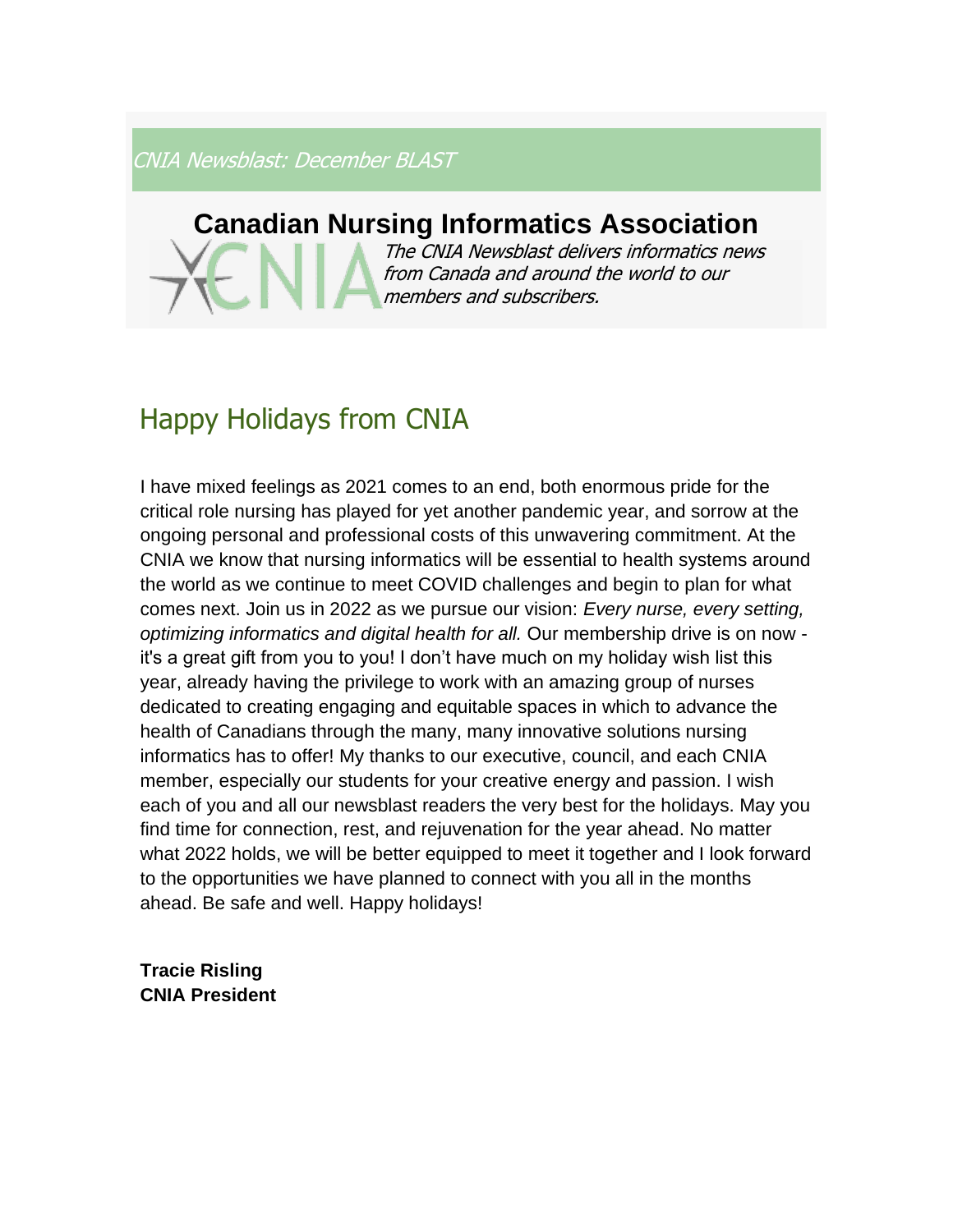## Profiling CNIA Board Members



## **Aimee Castro Co-Treasurer**

#### **How did you start your career in nursing? What first drew you to informatics?**

I always wanted to work in healthcare with a focus on aging; I just wasn't sure exactly how to do so. I really appreciated my experiences as a family caregiver to my grandparents, as well as my work as a homecare provider. I realized that nursing education could give me the biopsychosocial knowledge needed to better support family caregiving and community care. The transdisciplinary aspects of nursing really appealed to me, too (think about it - in what situations or fields would nursing knowledge and skills NOT be helpful?).

Prior to entering nursing, I did a Master's degree in Health and Aging. I knew I wanted to do research in some capacity. These experiences led to my direct-entry Master's in Nursing, as well as my current PhD work.

My prior work as an entrepreneur teaching older adults to use computers first drew me to informatics. I taught a 65 year old man who had never used a computer before how to video call is daughter in Bahrain, in just 3 lessons. The ubiquity and power of these relatively easyto-learn devices excited me. Smartphones and tablets are everywhere; I want to study them for their potential to better support family caregiving and community healthcare.

#### **What was your first role in informatics?**

My first role in informatics was teaching older adults how to use computers and iPads. My first role as a nurse informaticist: my Master's in Nursing project explored how parents of children with a rare condition used the Internet and social media to support their family caregiving needs.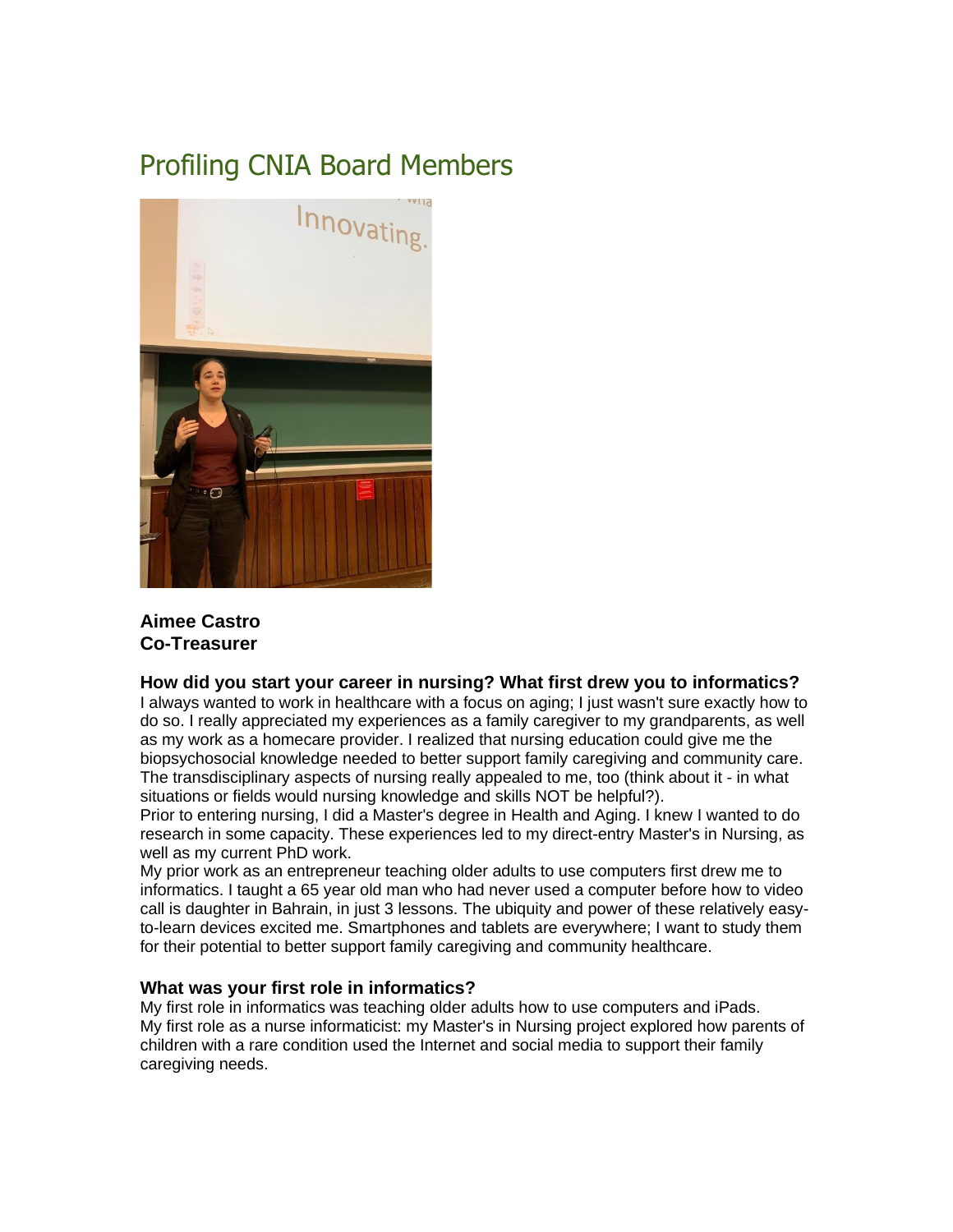### **What is your current role and what is the focus of the role?**

I'm a PhD candidate at the Ingram School of Nursing, McGill University in Montreal. I'm researching how to design a smartphone app to better coordinate respite care by nurses to families coping with cancer. Our research team is called *iRespite Services iRépit*, and we recently published our project proposal in *[JMIR Research Protocols.](https://preprints.jmir.org/preprint/34652/accepted)* If you're interested in learning more, please connect on Twitter [\(@AimeeRCastro](https://twitter.com/AimeeRCastro)) or keep an eye out for the December newsletter from the [McGill Council on Palliative Care](https://www.mcgill.ca/council-on-palliative-care/), which will be sharing some of our work! I've also been the Co-Treasurer at CNIA for the past two years.

## **What key messages do you have for nurses interested in working in the informatics field?**

For everyone: If you're interested in learning more about nursing informatics, join CNIA for webinars and networking; and look into [Coursera.org](http://coursera.org/) for digital health courses. The Journal of Medical Internet Research has a new open-access Nursing journal. The University of Calgary Nursing program has a new digital health and innovation specialization…just keep looking. Informatics is so many things: data science, app design, science and technology studies, social media analyses… you're almost guaranteed to find something that interests you.

For current students: Reach out to professors. Try to find a research assistant position over the summer or an honors course. While you're in university might be the easiest way to get involved in nursing informatics.

For new grads and experienced nurses: See if there's an informatics project happening on your unit. Reach out to local professors. Also, see if there are any meetup groups in your area that could help you bring your own digital invention ideas into reality!

### **Final thoughts:**

Remember that the vast majority of nurses and patients in Canada are using the Internet and smartphones. This creates exciting and important opportunities for expanding nursing work into the virtual sphere.



**Manal Kleib Co-Treasurer**

**How did you start your career in nursing? What first drew you to informatics?** I started my nursing career some thirty years ago as a bedside nurse in adult and neonatal intensive care. These technology-rich settings intrigued me as a new graduate because my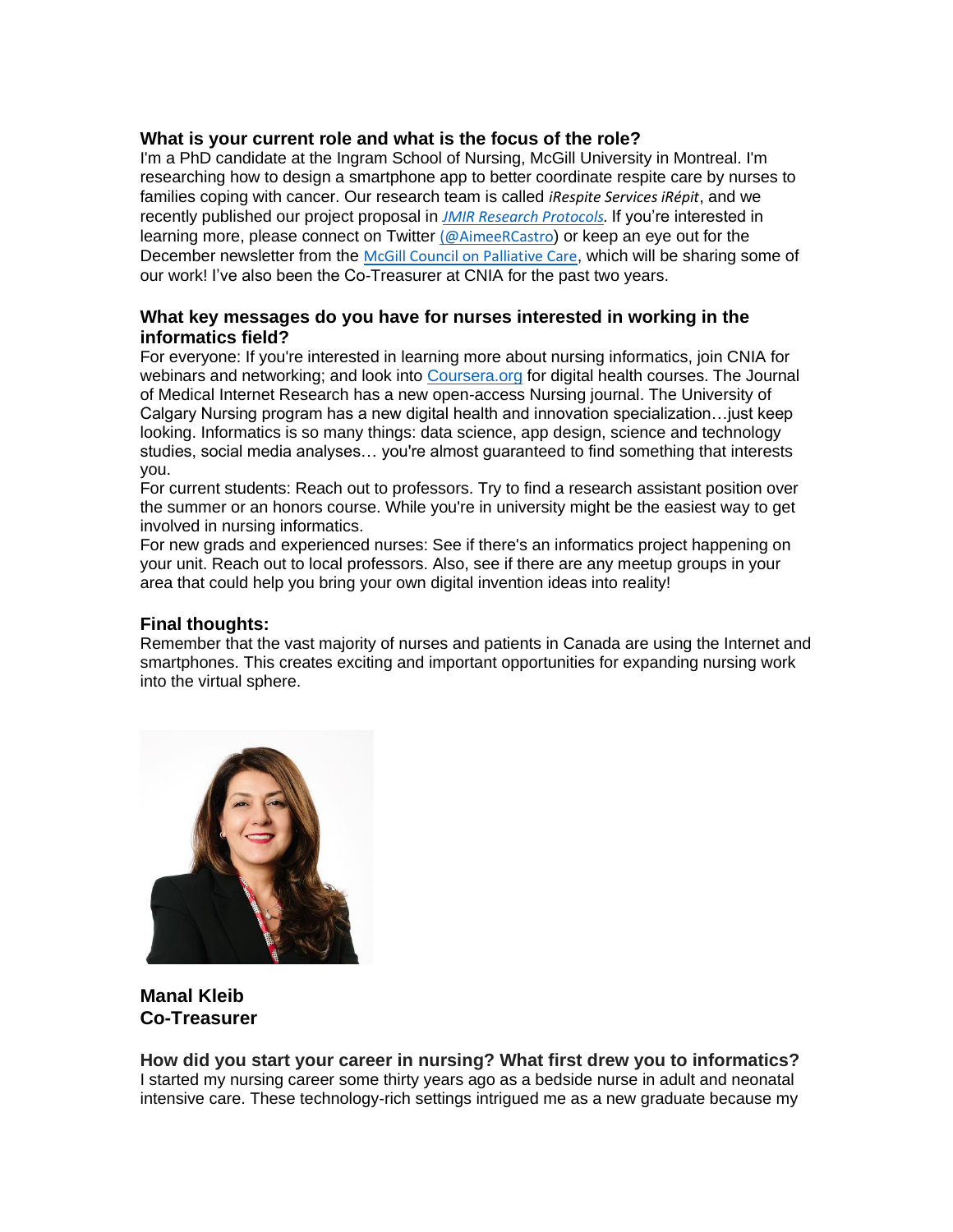focus then was to develop my skills and know how to master these machines. After spending a couple of years there, I realized my practice was becoming rather task focused. I knew there was more to nursing and wanted to learn more. So, I sought more education while also continuing to practice in different settings and in various roles in both health service and academic organizations.

Completing my MBA increased my knowledge about healthcare management; and by reading the literature I came across the field of informatics, which was gaining momentum globally. Although I didn't quite understand what it entailed then, reading further into the literature asserted that the ongoing technological revolution would have consequences for healthcare. Shortly after that, I decided to pursue my PhD studies at the University of Alberta with a focus on health and nursing informatics.

#### **What was your first role in informatics?**

My early roles in informatics involved advocacy work that continues to the present day. For example, in collaboration with colleagues, I established the Nursing Informatics Association of Alberta shorty after completing my PhD studies and continued to work with the College and Association of Registered Nurses of Alberta to develop additional educational resources for nurses. I also participated in several national level initiatives and projects led by the Canadian Association of Schools of Nursing and Canada Health Infoway to increase nursing informatics capacity in Canada. For example, I took part in work related to the development and dissemination of the Nursing Informatics Entry-to-Practice Competencies for Registered Nurses in Canada, and mentored nursing educators through the Digital Health Faculty Peer Leader Network.

In terms of some formal roles, I worked with Alberta Health Services (AHS) as a health informatics consultant during the planning stages for deploying Connect Care, an Albertawide electronic medical record. Concurrently, I took on a Tenure Track appointment at the University of Alberta. The strategic alignment in these roles created multiple opportunities to influence policy and practice relative to nursing informatics education and research. For example, in collaboration with my colleague, Dr. Nagle, I led a research project to examine informatics preparedness among practising registered nurses in Alberta. Findings from this study were instrumental in informing the educational planning around e-competency requirements for Connect Care use by nurses. This research also led to the development and validation of the first Canadian Nurse Informatics Competency Assessment Scale, which also led to further research in which we refined this instrument more and tested it among senior-level nursing students in Alberta.

#### **What is your current role and what is the focus of the role?**

Currently, I am a Tenure Track Faculty at the University of Alberta leading a research program focused on preparing the nursing workforce for the digital health revolution. My program is largely informed by my own experiences with technology during my clinical practice in critical care as well as the experiences of my former and current students and the challenges they continue to face in learning about health technologies, both in Canada and other countries I worked in, which unfortunately were not always positive.

Through my research program I aim to enhance the preparedness of the nursing workforce and their capabilities to effectively integrate existing and emerging digital health technology in their practice roles to deliver high quality nursing care and achieve better outcomes for patients, providers, and health systems. To date, my team and I completed several research studies that provided empirical evidence regarding the current state and knowledge gaps relative to informatics and digital health preparedness among practising nurses and nursing students as well as current state within Canadian nursing education at the undergraduate level. We are now in the process of launching a new larger study funded through SSHRC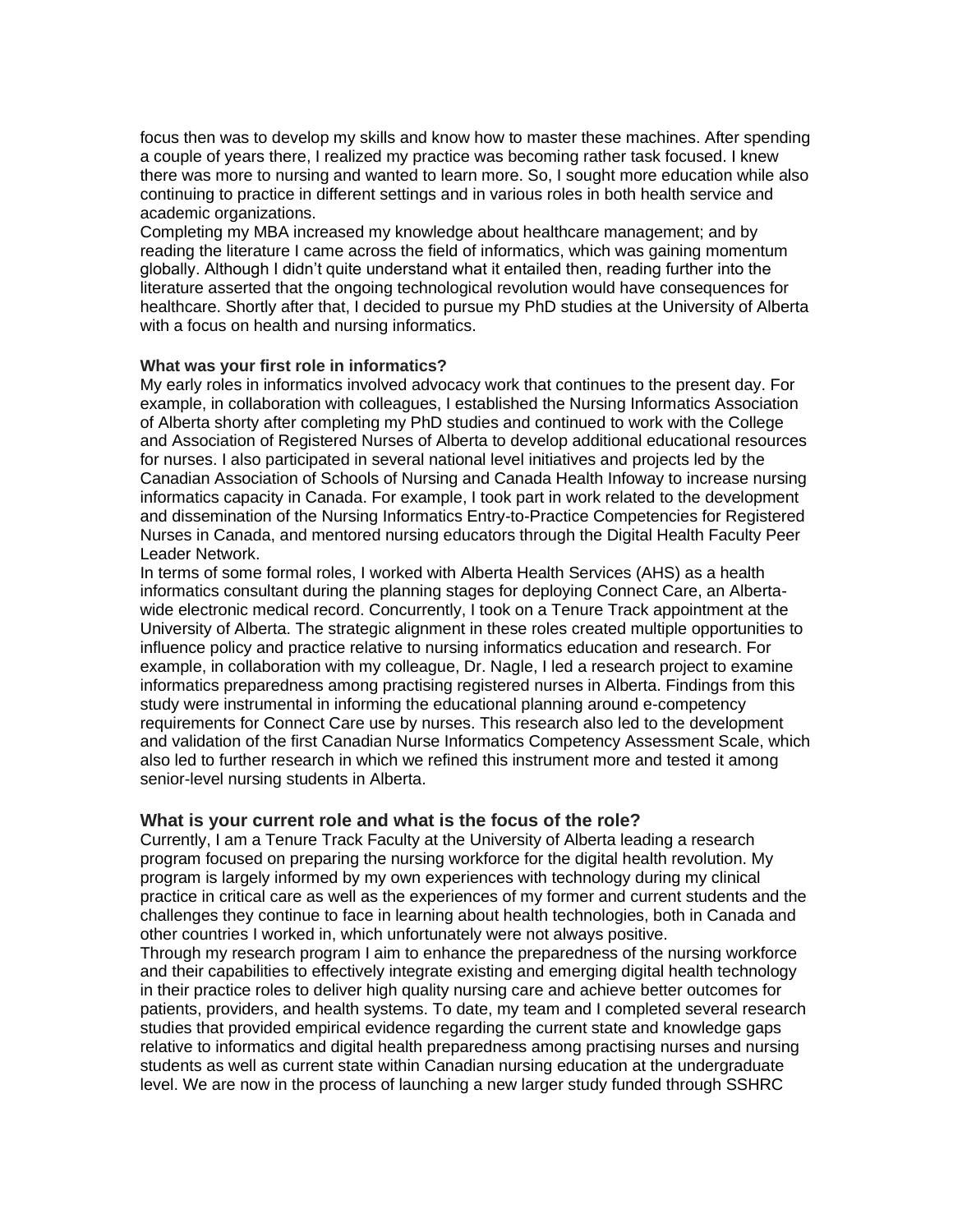that will examine how students learn to provide nursing care in a digital health context. To learn more, you can check out my profile at: [https://apps.ualberta.ca/directory/person/kleib.](https://apps.ualberta.ca/directory/person/kleib) In addition to research, I supervise master's and PhD students and teach both, undergraduate and graduate level courses in the Faculty of Nursing, focused on innovation, technology, and leadership. I also serve on several committees/groups relevant to informatics and digital health and have been a co-treasurer for CNIA over the past two years.

I value the opportunities to network and collaborate with researchers, educators, students, clinicians, and policy makers, so please feel free to reach out via email at: [manal.kleib@ualberta.ca](mailto:manal.kleib@ualberta.ca)

### **What key messages do you have for nurses interested in working in the informatics field?**

I believe we are making great strides in Canada with respect to nursing informatics and digital health. A rewarding part of working in the field is that digital health provides unique opportunities for nurses to improve health outcomes, nursing knowledge and to advance professional practice roles, and I am excited to be working in such an evolving field. I encourage nursing students and nurses in all roles to invest in nursing informatics and contribute to shaping Canada's digital health future. A good starting point would be to consider joining CNIA and its affiliated jurisdictional associations to learn more about informatics and digital health as well as benefit from opportunities offered such as continuing education, networking, collaboration on projects and research. I also encourage nurses and students to consider having a graduate education in informatics because this would further enhance their potential to take on leadership roles within their organizations as well as equip them with essential skills needed to influence policy and practice. I encourage them to reach out to professors like myself to learn more and find some guided advice!

## **Final Thoughts:**

Nurses manage a huge amount of data and information in every minute of their practice, which is what informatics is all about. However, nurses don't always give themselves credit for the great work they do. I would like to remind colleagues and future nurses that technologies are only tools that can help nurses provide care and manage complexity in a more efficient way. These technologies will continue to evolve and change over time- *What really matters is you, the nurse who is taking charge of these tools.* Over the past two years, nurses in Canada and worldwide have risen to the challenge and swiftly adapted to virtual care across practice settings. We need to build on these successes and work together to further advance nursing informatics roles so that our nurses continue to lead the way toward a better nursing and healthcare through digital health.

Webinar - InPlace Software: Overview of how placement software can be used within the academic institution coupled with integration to hospitals

Wednesday, February 9, 2022 - 2:00pm EST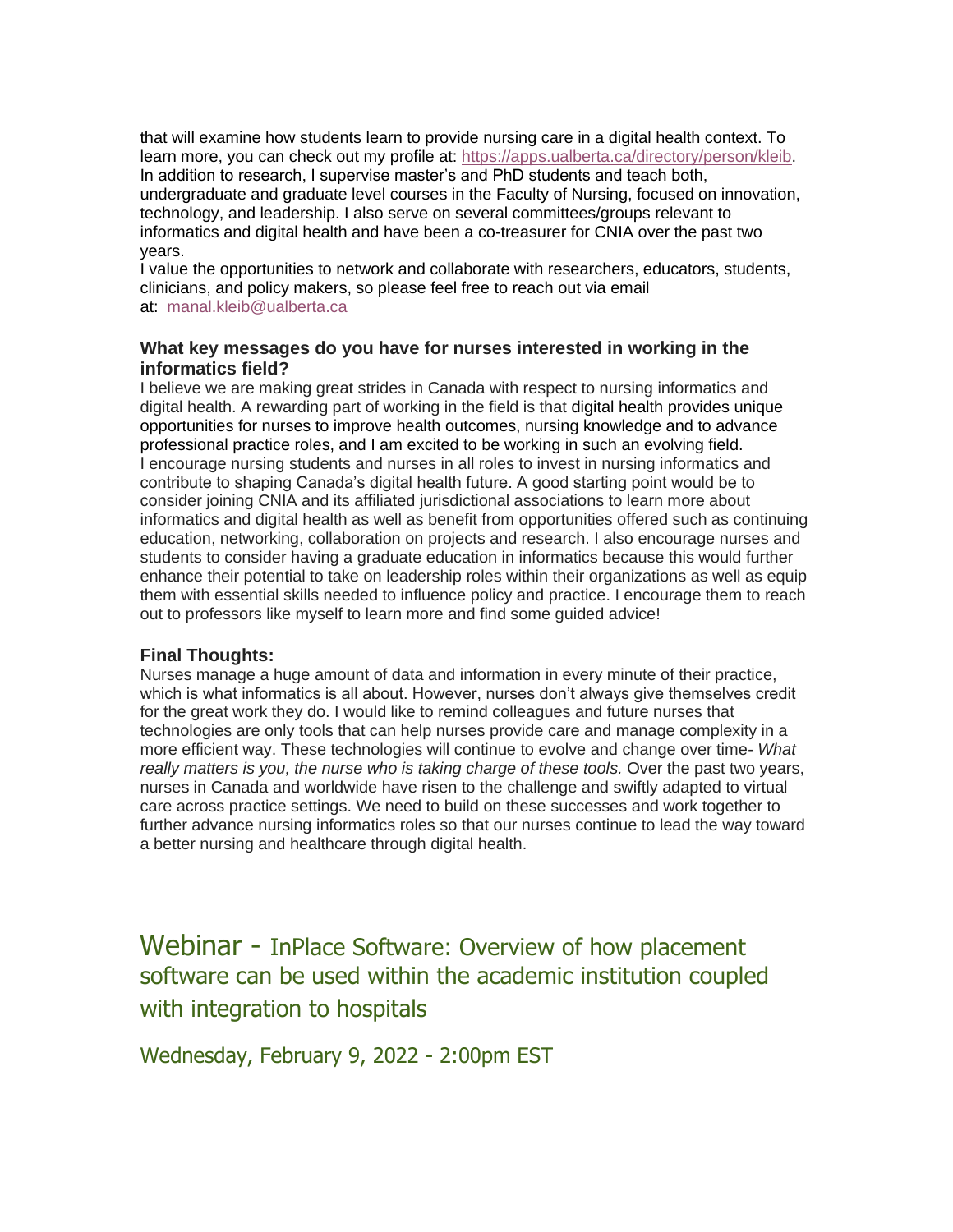InPlace Software is a modern (SAAS) technology platform supporting an enterprise model for managing student workplace experiences – ensuring visibility, coordination and efficiency for all participants fully supporting the placement/work experience lifecycle from start to finish.

InPlace Software supports the educator in building and managing a community of employers, enabling a single integrated database that maintains a record of all interactions with the institute's employer partners.

For an educator with many disciplines approaching employers for placements, a single consolidated repository of employer partners holding all student placement interactions is an invaluable resource.

## Membership - Join or Renew

CNIA acts as the voice for Nursing Informatics in Canada. Join or renew your membership and take advantage of the many benefits offered:

- webinars focused on topics of interest to our membership. Recordings of the webinars are made available only to members afterwards
- networking opportunities
- monthly newsblasts containing association updates, board and member profiles, opportunities for informatics education offerings and more
- discounts on annual conference registration fees
- access to the website, including a Members Only section. The website is currently being updated to ensure it contains more and newer resources
- opportunities to become involved in and contribute to the national nursing informatics dialogue
- and more!

If you were a member in 2021, you should have received a reminder email from CNIA to renew. If you are joining as a new member, go to the [CNIA website.](https://cnia.ca/EmailTracker/LinkTracker.ashx?linkAndRecipientCode=Nc2WR5jHCZIU4zj%2bra8pdCQPB%2bY1CTNAfsiSNLw%2f71uwBiWjHdkZlRw73lSZhMy0aCqP8thkAmvPakeMh6jqJdr6dFDVZJwGHL2ouSXvnkk%3d)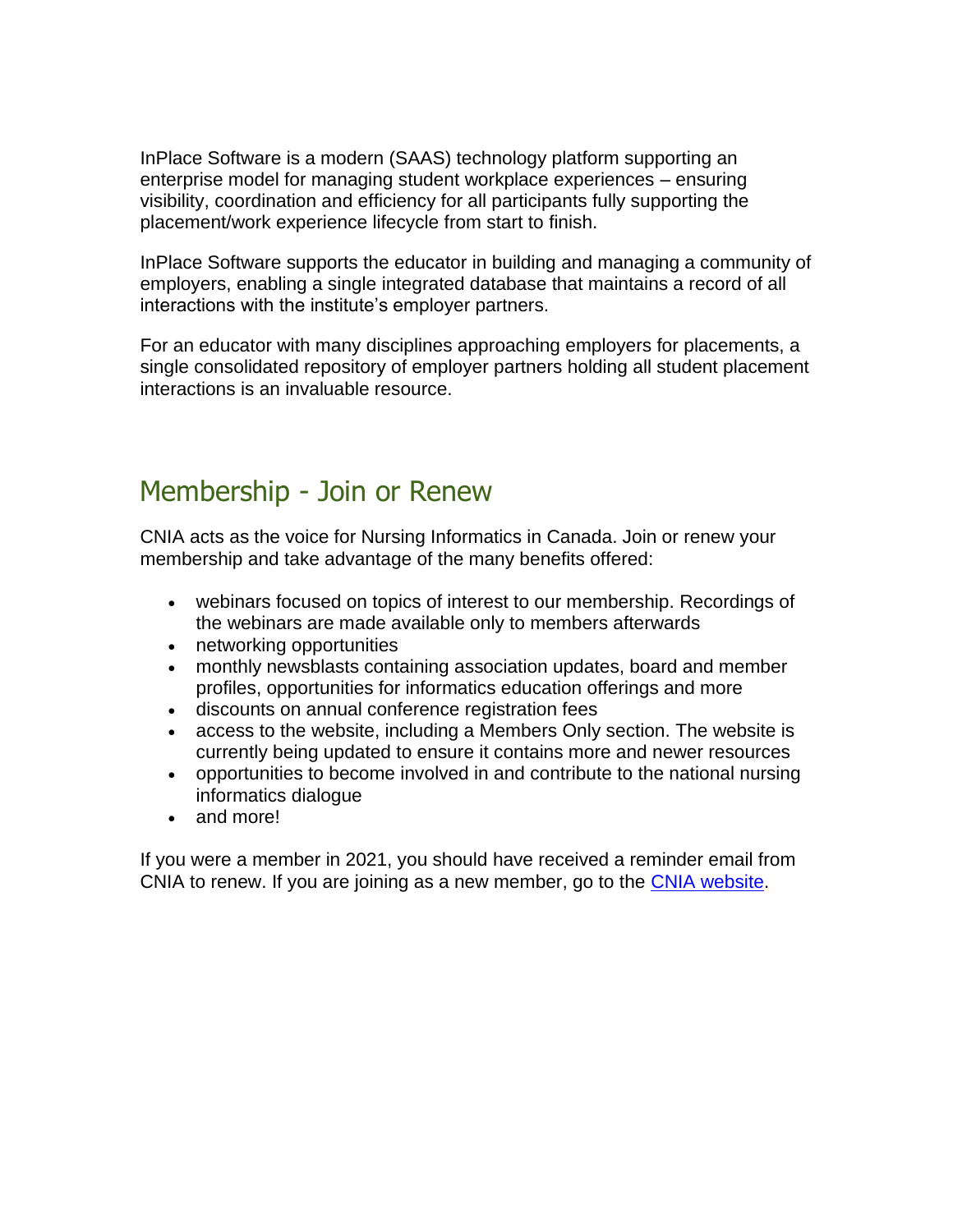| <b>Membership Type</b>                                                                                                                                                                                                                                                                                                                                                                                                                    | <b>Yearly Fee</b> |
|-------------------------------------------------------------------------------------------------------------------------------------------------------------------------------------------------------------------------------------------------------------------------------------------------------------------------------------------------------------------------------------------------------------------------------------------|-------------------|
| Regular - Open to any registered nurses, Nurse Practitioners(NPs),<br>registered psychiatric nurse, certified graduate nurse, registered<br>practical nurse and licensed practical nurses in good standing with<br>their provincial or territorial regulatory body.                                                                                                                                                                       | \$113.00          |
| Jurisdictional - Open to any member in good standing from a<br>jurisdictional nursing informatics association. This subgroup provides<br>members with full voting privileges in all association matters.<br>Individual members may now obtain a discounted membership from<br>their jurisdictional informatics association (in the form of scanned<br>document confirming membership)                                                     | \$56.50           |
| International Nurse - Open to registered &/or licensed to practice<br>within their country other than Canada                                                                                                                                                                                                                                                                                                                              | \$113.00          |
| Non-Nurse Professionals - Open to nurses (e.g., retired, non-<br>practicing) without active jurisdictional membership, and all non-<br>nurses.                                                                                                                                                                                                                                                                                            | \$113.00          |
| Institutional - Level 1(5-9 members)/Level 2(10+members)-<br>Open to any organization that employs registered nurses, registered<br>psychiatric nurses, certified graduate nurses, and licensed practical<br>nurses. If this subgroup is selected, then the "institution" provides for<br>only 5 voting members. Not more than 1 institutional subgroup<br>member shall hold office at any given time on behalf of their<br>organization. | \$67.80/\$56.50   |
| Full Time Student Nurse - students formally registered in a full-<br>time accredited Nursing program                                                                                                                                                                                                                                                                                                                                      | FREE              |

## Annual Conference 2022!

Are you ready to join your nursing informatics colleagues on an inspiring journey and explore "The Digital Transformation of Nursing Practice"?

Come One - Come All to the virtual CNIA Conference - spring 2022! Call for Abstracts will be announced in January of the new year.

We are looking for volunteers to assist with conference planning activities.

Please contact [president-elect@cnia.ca](mailto:president-elect@cnia.ca) if you are interested in joining the team.

Happy Holidays and Happy New Year from your CNIA Conference Planning committee!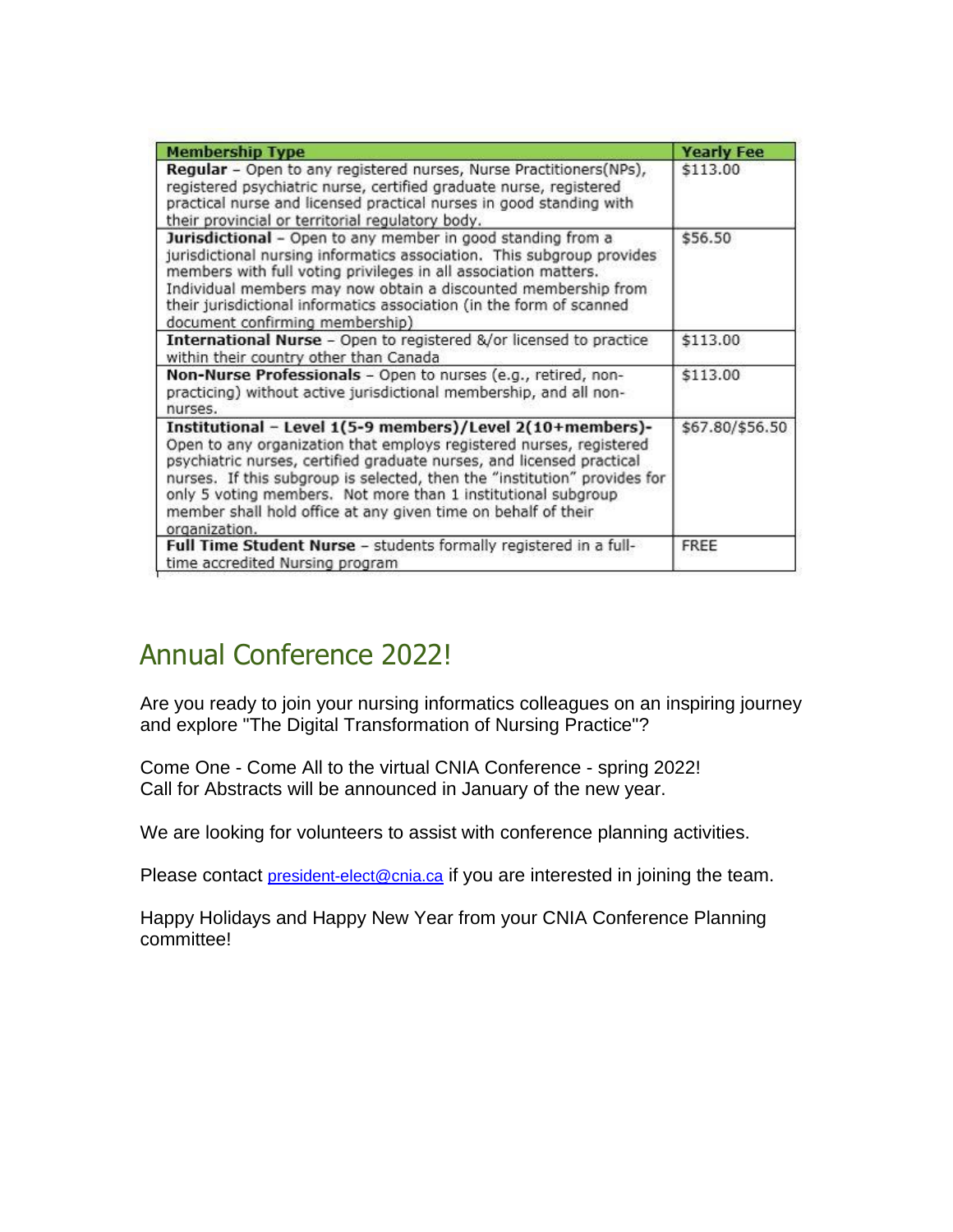

On November 30, 2021 Digital Health Canada announced the names of those chosen as Women Leaders in Digital Health 2021.

Launched in 2017, the annual Women Leaders in Digital Health Award recognizes those visionaries who are harnessing the power of IT to transform Canadian health and healthcare.

The 2021 Women Leaders in Digital Health are:

## **Leaders**

- **Lana Solberg**, Health Care Solutions & Partnerships Western Canada, Boehringer Ingelheim Canada Ltd. Read more about Lana's work [here >](https://www.digitalhealthcanadamembers.com/EmailTracker/LinkTracker.ashx?linkAndRecipientCode=TxJzeMpl%2fzEXcL3mH4wlf%2bBIFhnHqCoEb043Toa%2bmttwJJGq7I6g3IopSkZHmkhVEIUzHTg9hxubDFohPPh6pMIdmp2VCJU4OzYPBTeepYo%3d)
- **Annette Stelmachuk**, RN, Clinical Application Analyst, Huron Perth Healthcare Alliance. Read more about Annette's work [here >](https://www.digitalhealthcanadamembers.com/EmailTracker/LinkTracker.ashx?linkAndRecipientCode=z1YRGhq87QTts04158vo8%2bdnshKiT5g6Bay7jfwoNptSBthNW9IeD2B18ZXOthv2ooFM7KcAe3SCoOJ4iW8RYeaPMYlVlZh3SHqAQCuHhZ0%3d)

## **Executives**

- **Sandra Cascadden**, Former Associate Deputy Minister, Department of Health and Wellness, Province of Nova Scotia. Read more about Sandra's work [here >](https://www.digitalhealthcanadamembers.com/EmailTracker/LinkTracker.ashx?linkAndRecipientCode=%2bL0hyyQumZQ5HJHSoCvj809ZmETeCe1Pifk8u7y9fMVnr1DnVg5ITRXawJ3rvJshmpk8yZlPrsb0DZvzczccOtQEGZcQegwy2OY6DiIKpGY%3d)
- **Tara Coxon**, Vice-President, Chief Information Officer, St. Joseph's Healthcare Hamilton. Read more about Tara's work [here >](https://www.digitalhealthcanadamembers.com/EmailTracker/LinkTracker.ashx?linkAndRecipientCode=xAf9im%2bGAm6kOTprk3FfyOPkZXXkILzqeuvgx043g6Wc%2fQomz3Asn5X9i8a3IWMjS4X%2fPpqJG0Nep19skHh9GWCXQyMgPdcnIuED9lRYgPs%3d)
- **Dr. Kayleigh Gordon**, Director of Client Experience and Curation, VITALL. Read more about Kayleigh's work [here >](https://www.digitalhealthcanadamembers.com/EmailTracker/LinkTracker.ashx?linkAndRecipientCode=jGLA8vys3P%2fZSawFkDvaW6ck8P05dwrYyi03gg0mNj1NaDZ404ydr%2fOE2krCgn8QP%2bHClo%2bd77k1Z%2faYx449s0eBHdKrY3EPzK91xZfJeJE%3d)
- **Michelle Mula**, Executive Director Digital Health, Saskatchewan Health Authority. Read more about Michelle's work [here >](https://www.digitalhealthcanadamembers.com/EmailTracker/LinkTracker.ashx?linkAndRecipientCode=hYKEbonXBvmAlCHOzhzMRpL1vK5gfCwnqXjFYm2iWMpmvppx%2bVQ4dzG2NlGKNyHTZC1XxcUjwG9m2OdqdO7Hk5sP5aBd%2fKCqbZsUzAvzjnA%3d)
- **Jackie Nelson**, Director, Strategic Initiatives, NorQuest College. Read more about Jackie's work [here >](https://www.digitalhealthcanadamembers.com/EmailTracker/LinkTracker.ashx?linkAndRecipientCode=TB5OJEYq5J1ekkLNYGdXuuJXdv1kp%2byWjA04zH0Mtlq%2bZWt%2bPl6Pdk4fsM%2fmGX45XUkpqU0X5jutVlJOtugyTa8QVNr%2fDHLydCo8DB9fYtI%3d)
- **Megan Stowe**, Executive Director for Virtual Health and Clinical Informatics, Vancouver Coastal Health Authority. Read more about Megan's work [here >](https://www.digitalhealthcanadamembers.com/EmailTracker/LinkTracker.ashx?linkAndRecipientCode=sh9VKWguyAhv3D%2bs6cRut9W4Q0XXcubR%2bZY1asIWN%2b79cVxh24ExmaE3Y%2fUouPNHQQ5kpNneMFFVYUjx6Cj6r5frHTFNwd1%2bHvcRys%2b%2bqG8%3d)